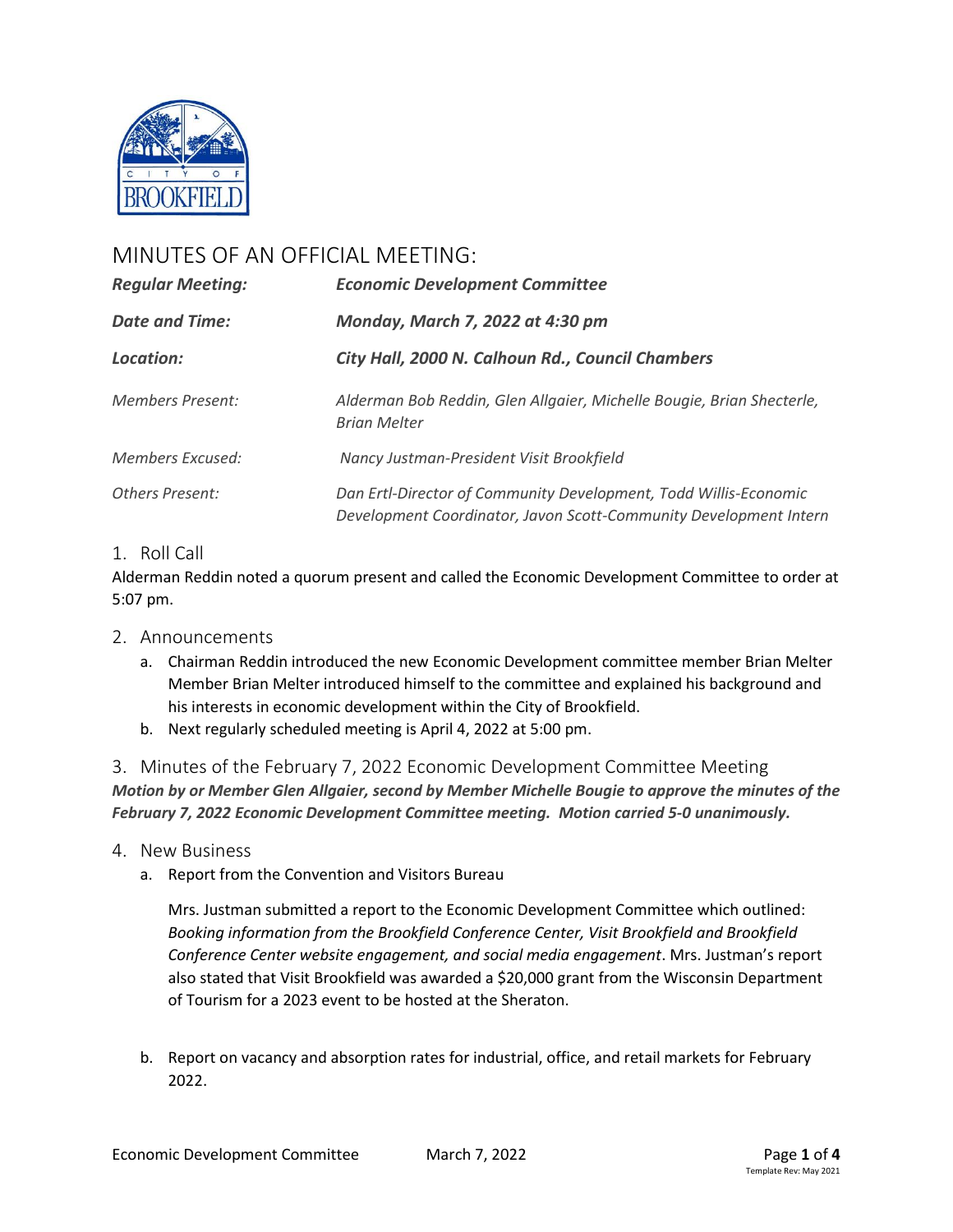Mr. Willis went over the vacancy and absorption report for the office, retail, and industrial markets for February 2022. (*Staff Report Supplied)* Mr. Willis supplied the Economic Development Committee with neighboring and peer city community metrics related to availability for each commercial market.

c. Report on City of Brookfield Economic Development Plan 2021 Yearly Metrics

Community Development Intern Javon Scott went over the 2021 Yearly Economic Development Plan Metrics for the Committee. The Economic Development Plan metrics that Mr. Scott discussed are: *Estimated Number of Jobs in the City, Employer Job Ranges, Occupancy & Building Permits by Year, Change in Hotel Room Nights, First Time Businesses, Target Investment Area Developments, New Restaurants, Office Vacancy, Local Businesses Opened, City of Brookfield Demographic Information, Commute Times, EDC joint Initiatives, and Net New Construction and Increased Equalized Value*. The Committee thank Mr. Scott for all of his hard work in putting together a yearly breakdown of the Economic Development Plan Metrics.

# *Motion by Member Brian Schecterle, second by Member Brian Melter to approve the 2022 Economic Development Plan Yearly Metrics and to be placed on the City's Economic Development webpage. Motion carried 5-0 unanimously.*

d. Review and Action on Brookfield Development Loan Fund (BDLF) Policies and Procedures including outreach

Mr. Willis went over the updates to the Brookfield Development Loan Policies and Procedures for the Economic Development Committee. He explained that outreach efforts would prove to me more effective with interest rates rising, and the program being more competitive with the current market. The Committee discussed additional efforts to get the word out on program. The Brookfield Development Loan program is administered by MEDC and the Economic Development Coordinator, with all applications reviewed by the Economic Development Committee to determine participation and a recommendation to the Common Council for approval or rejection.

## *Motion by Member Brian Shecterle, second by Member Michelle Bougie to approve the Brookfield Development Loan Fund policies and Procedures. Motion carried 5-0 unanimously*

e. Resolution to approve a partnership with Milwaukee Economic Development Corp. (MEDC) with the City's BDLF program

*Motion by Member Brian Shecterle, second by Member Michelle Bougie to approve a resolution for a partnership with Milwaukee Economic Development Corp. (MEDC) with the City's BDLF program. Motion carried 5-0 unanimously.*

### 5. Adjournment

*Motion by Member Brian Shecterle, second by Member Brian Melter to adjourn the meeting at 5:59 pm. Motion carried 5-0 unanimously.*

Economic Development Committee March 7, 2022 Page **2** of **4** Respectfully Submitted: April 28, 2022 Todd Willis Community Development – Economic Development coordinator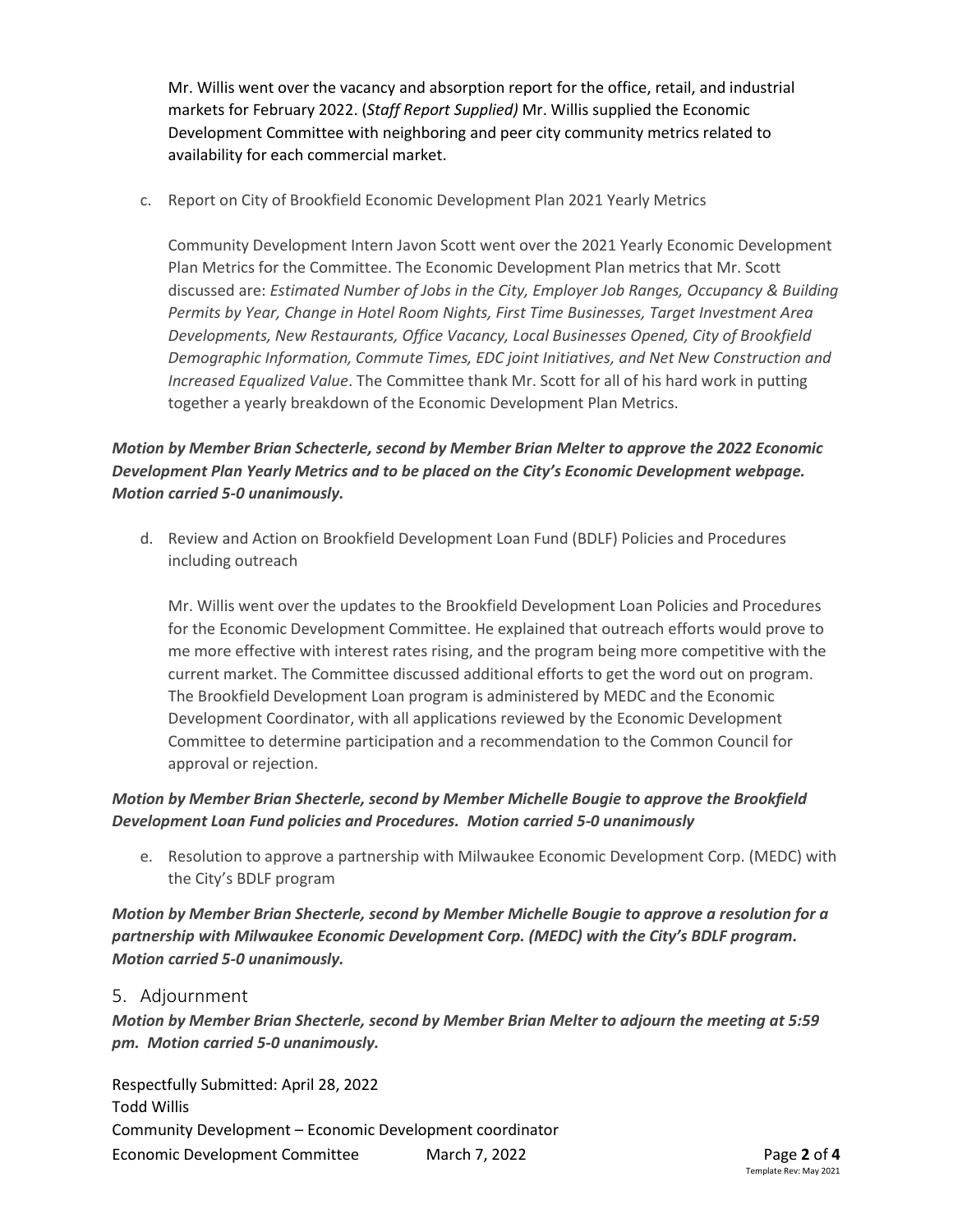*Update on Brookfield vacancy and absorption rates for industrial, office, and retail markets - Staff Report*

## **Industrial**

**February 2022** – Industrial properties in the City saw no change in vacancy with no month-tomonth loss of SF from the previous month. When comparing the vacant space from February 2021 to February 2022, the City has a positive net absorption of 122,968 SF. The City currently has a 1% vacancy rate in its industrial properties.

# **Office**

**February 2022** – February saw a trend of a net positive absorption of 8,423 SF in the City's office market. The bulk of space absorbed was an 15,849 SF user at the Irgen's Golf Parkway office building. A number of spaces located in Bishops Woods and on Executive Dr. have leases that currently expire at the end of 2022. Staff will continue to reach out to those tenants to see if their relocation efforts can be met within the City. When comparing the vacant space from January 2021 to February 2022, the City has a negative net absorption of 39,315 SF. Based on previously reported market predictions and a positive gain for the past two months, staff believes over the next 12 months the City's office market should continue to move closer to its historical prepandemic office vacancy rate (5 yr. avg. 14-16%). Currently the City office market has a 20% vacancy rate, and the City would need to absorb 289,538 SF or avg. 28,954 SF per month to reach average historical levels.

### **Regional and Peer City Comparison**

**Brookfield -** 14.5% Vacancy Rate, 124K 12 Month Absorption, (135 K) Prior 12 Month Absorption, Avg. Rent \$19.58/SF, Avg. Cap Rate 8.6%

**Wauwatosa –** 11.7% Vacancy Rate, (123K) 12 Month Absorption, (24.6K) Prior 12 Month Absorption, Avg. Rent \$22.67/SF, Avg. Cap Rate 8.1%

**Chesterfield, MO –** 10.9% Vacancy Rate, (38.8K) 12 Month Absorption, (342K) Prior 12 Month Absorption, Avg. Rent \$24.47/SF, Avg. Cap Rate 8.6%

**Edina, MN –** 10.3% Vacancy Rate, 57.3K 12 Month Absorption, (226K) Prior 12 Month Absorption, Avg. Rent \$26.41/SF, Avg. Cap Rate 8.2%

# **Retail**

Economic Development Committee March 7, 2022 Page **3** of **4 February 2022** – February saw a significant jump in positive absorption for the City's retail market. The most significant positive absorption occurred with the lease of an experience based retail in the former Baby's R' Us site and reported lower vacancy at Brookfield Square Mall. Ross Dress for Less is moving from its Shopper's World location to the Fashion Center on Bluemound